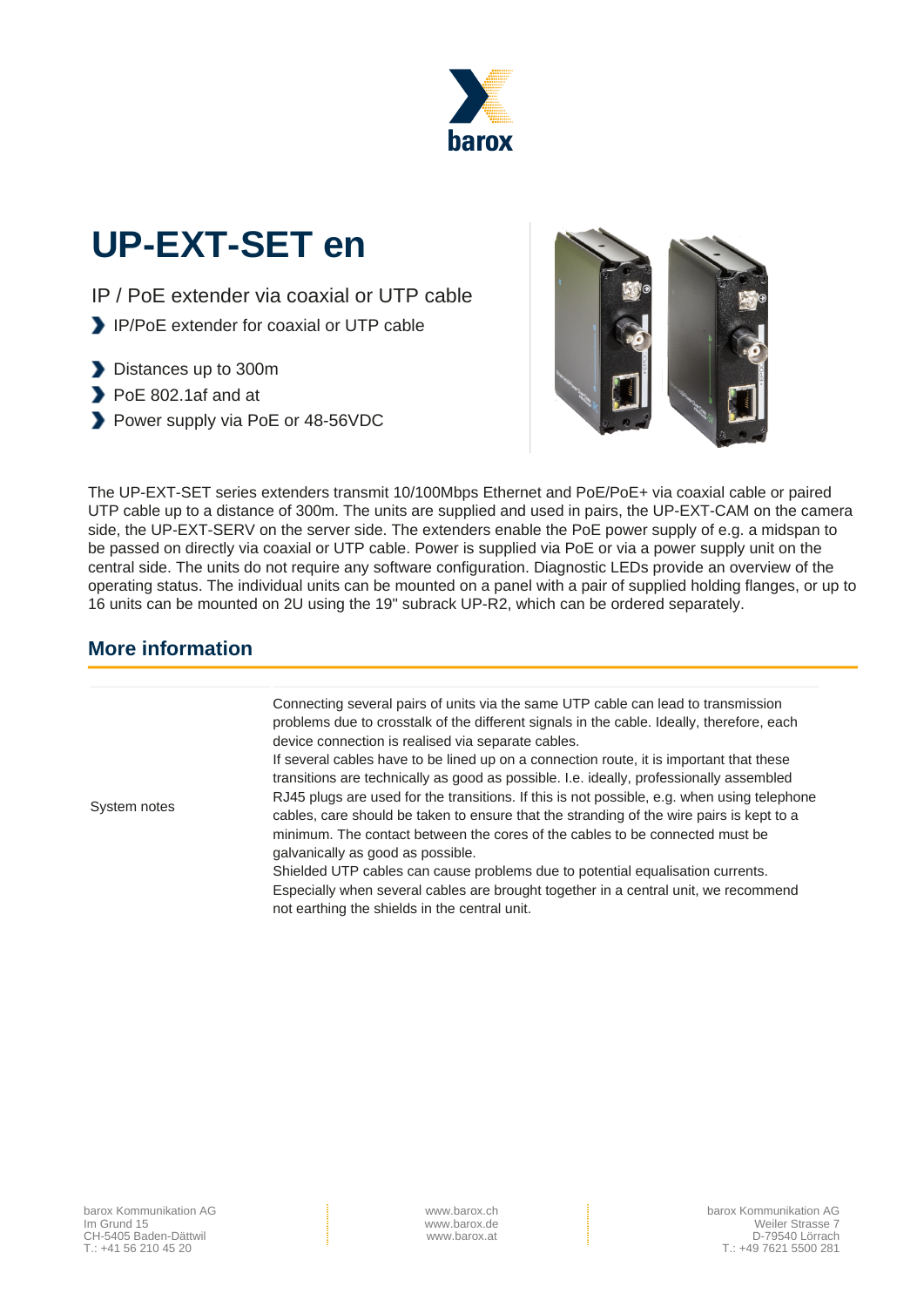

## **Technical data**

#### **General properties**

| supply voltage        | Power supply via PoE<br>or                                              |  |
|-----------------------|-------------------------------------------------------------------------|--|
|                       | Supply with 48-56VDC on the central side, hollow plug 2.5 / 5.5mm       |  |
| power consumption     | approx. 2W without PoE                                                  |  |
| operating temperature | UP-EXT-CAM: -40 to $+55^{\circ}$ C<br>UP-EXT-SERV: 0 to $+55^{\circ}$ C |  |
| dimensions            | 82 x 25 x 63mm, LxWxH, dimensions without connectors                    |  |
| weight                | 0,14kg per unit                                                         |  |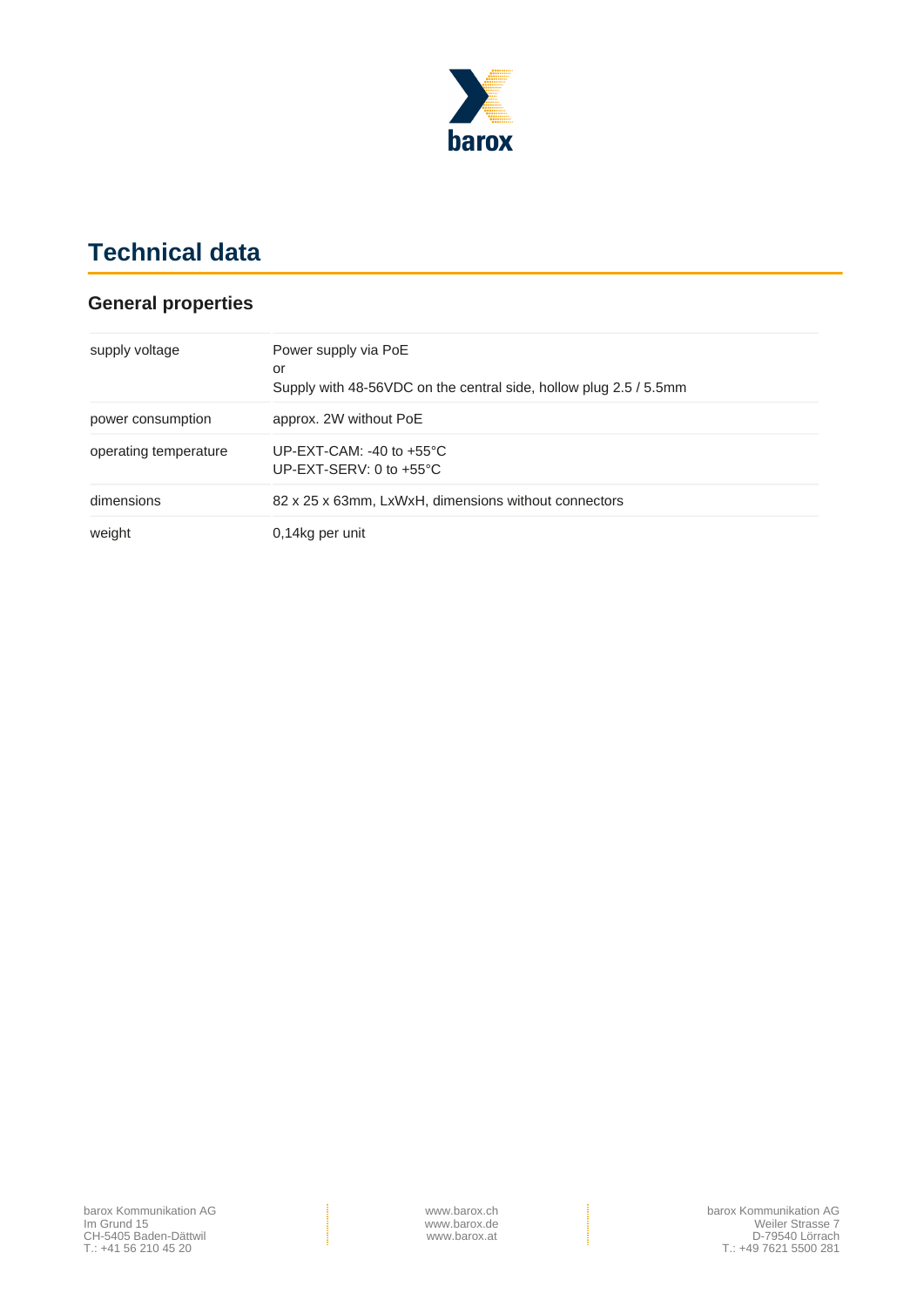

#### **interfaces**

| copper ports          |                                                                                                                                                                                                                                                                                                                                                                                                                                                                                                                                                                                                                                                                                                                                   |  |
|-----------------------|-----------------------------------------------------------------------------------------------------------------------------------------------------------------------------------------------------------------------------------------------------------------------------------------------------------------------------------------------------------------------------------------------------------------------------------------------------------------------------------------------------------------------------------------------------------------------------------------------------------------------------------------------------------------------------------------------------------------------------------|--|
|                       | 1 x 10/100BaseT, RJ45, Poe and PoE+.<br>The PoE power that can be called up on the camera side is strongly dependent on the<br>cable length and cable quality.<br>By raising the PoE voltage on the central side to the maximum permitted 56VDC, the<br>camera-side power can be increased.<br>the power on the camera side can be increased.                                                                                                                                                                                                                                                                                                                                                                                     |  |
| extender ports        | The UP-EXT-SET units allow connection via data cable Cat5e or better, via coaxial<br>cable or via paired cable such as telephone cable. Accordingly, both interfaces are also<br>available on the extenders. For transmission via telephone cable, the supplied BNC to<br>two-wire terminal adapter is used.<br>Important: Only one of the interfaces can be used at a time.<br>Transmission via coaxial cable: BNC socket (female)<br>Transmission via telephone cable: BNC socket and supplied adapter<br>Transmission via data cable: RJ45 socket                                                                                                                                                                              |  |
| transmission cable    | Data cable Cat5e or better, via RJ45 socket<br>Coaxial cable, via BNC socket<br>Paired cable, e.g. telephone cable, via BNC socket and BNC to two-wire adapter                                                                                                                                                                                                                                                                                                                                                                                                                                                                                                                                                                    |  |
| Transmission distance | The maximum transmission distance when using the above cable types is approx.<br>300m.                                                                                                                                                                                                                                                                                                                                                                                                                                                                                                                                                                                                                                            |  |
|                       | The maximum <b>data rate</b> is between 90MBit/s and 10MBit/s.<br>The possible data rate depends on the distance, the cable type, the core cross-section<br>and the cable quality.<br>The following parameters have a positive effect on the possible data rate: Short cable<br>length, high-quality cable type (coax > Cat7 > Cat6 > Cat5e > telephone cable), large<br>core cross-section.                                                                                                                                                                                                                                                                                                                                      |  |
|                       | The PoE power available at the camera side decreases continuously with increasing<br>distance. Furthermore, the available PoE power depends on the wire cross-section.<br>Coaxial cables have small wire cross-sections. Data cables are available with different<br>core cross-sections. The AWG number describes the wire cross-section. The smaller<br>the AWG number, the larger the wire cross-section. The PoE input voltage has a great<br>influence on the available PoE power. If possible, the voltage should be set as high as<br>possible, maximum 57VDC.<br>With coaxial cables, the maximum PoE power after 200m is less than 10W.<br>With Cat7 cables with AWG24, the maximum PoE power after 200m is approx. 20W. |  |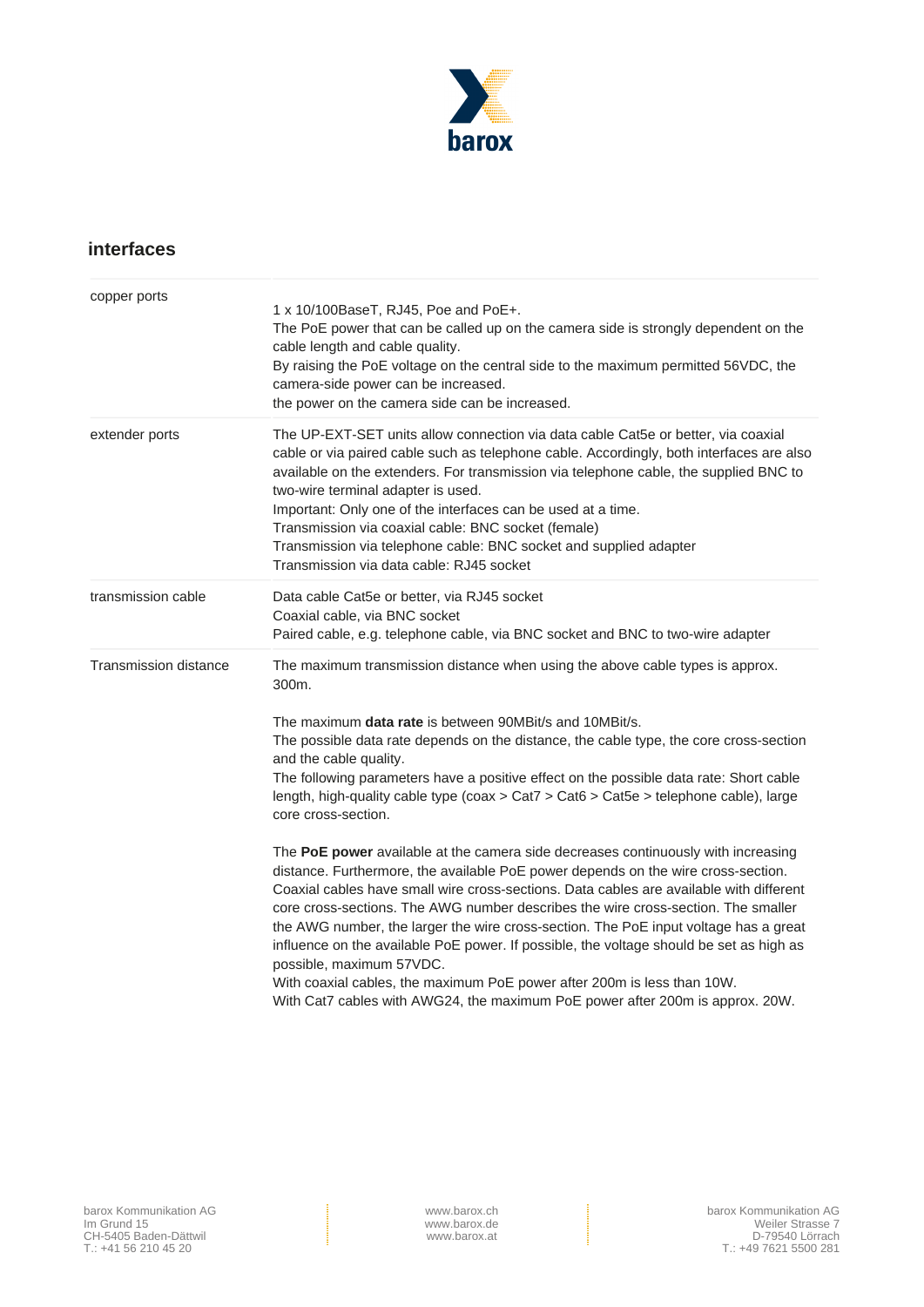

### **network properties**

| PoE Management |                                                                                                                            |
|----------------|----------------------------------------------------------------------------------------------------------------------------|
| standards      | Compatible with multiple network protocols including IEEE802.3, 802.3u, 802.3x<br>Supports jumbo frames<br>Tag transparent |